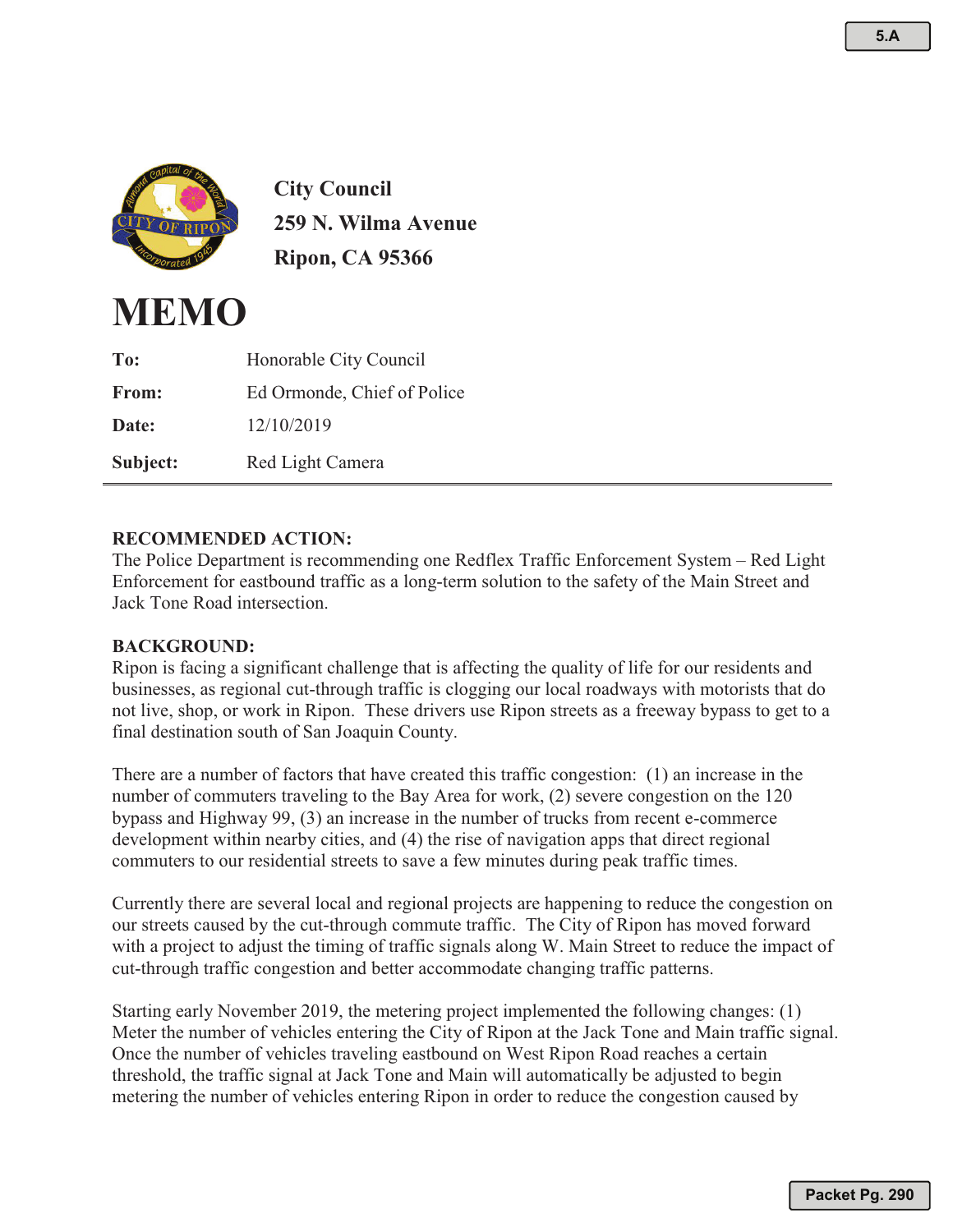vehicles bypassing the freeway. Turn restrictions may be implemented in the future on Ruess Road and Highland Avenue if motorists attempt to avoid this signal by driving on these streets. (2) Coordinate the timing of traffic signals located on Main Street at Robert Avenue and Wilma Avenue. The programming of the traffic signals along Main Street will be synchronized to allow motorists to more efficiently travel along Main Street with minimal stops and delays.

Shortly after the metering began on Main St. and Jack Tone Rd. the department began to see a significant number of red-light violations at the intersection for eastbound traffic. At times we were witnessing upwards of 20 red light runners per hour. On November 6, the department began dedicating one patrol officer to the intersection of Main St. and Jack Tone Rd. for traffic enforcement between the hours of 4:00 PM and 6:00 PM, in hopes that a presence would curtail the violations and reduce the opportunity for traffic collisions.

During the 2-hour period of time for each of the 16 total weekdays that officers have been conducting enforcement at the Main St. and Jack Tone Rd. intersection, officers have conducted 84 traffic stops for violations resulting in 43 citations issued, which include 30 red light violations.

While making visual observations and receiving feedback from officers, it was determined that stationing an officer at the intersection was not a long-term solution. Safety concerns for motorists and officers increased along with an increase in violations with higher volumes of traffic.

The department began searching for a long-term solution to the high number of red light violations at this intersection. Researching several area jurisdictions with problematic intersections and red-light violations led the department to Redflex Traffic Systems.

Redflex Traffic Systems is a supplier of digital traffic enforcement systems and solutions, which include red light cameras. Redflex red light enforcement digital loops provide enforcement of intersection red light offences, up to six lanes of approaching or receding traffic, with positive vehicle and lane identification.

## **DISCUSSION/ANALYSIS:**

On November 20, Department staff participated in a conference call with Redflex and obtained the following information:

A Redflex red light enforcement system would range in cost from \$4,000 to \$4,500 per month (per camera). There is no upfront cost, as the installation and maintenance of the system is covered in the monthly payment.

A minimum of a 3-year contract is required. A traditional contract term is for 5 years. A minimum of two cameras is suggested, but Redflex is willing to accept a contract with one camera.

The following support services are included by Redflex in the monthly costs: